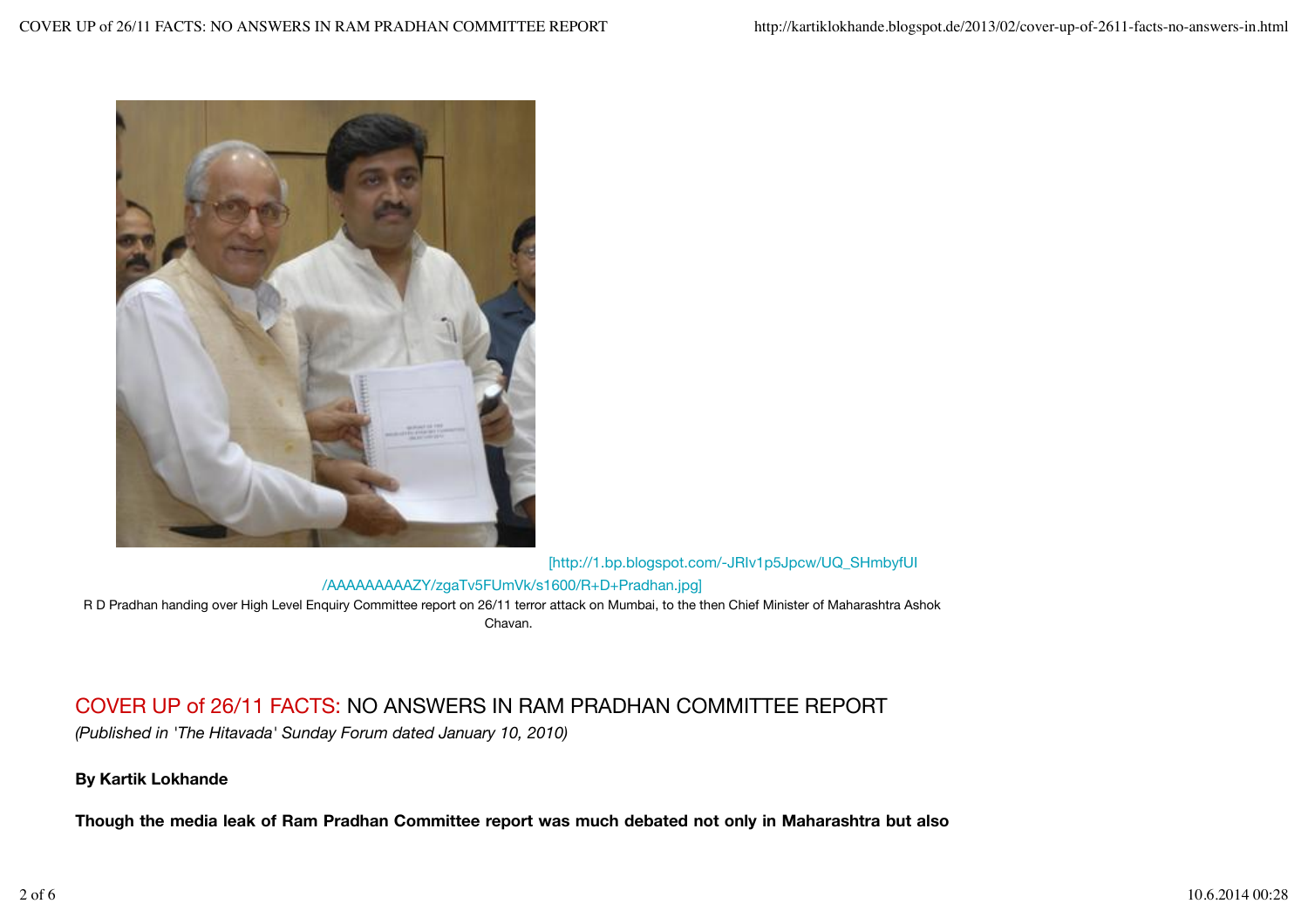**nationwide, it appears that the content of the report has failed in drawing equal attention during debate. After 26/11 terror attack on Mumbai, people were expecting that the report of High Level Enquiry Committee (HLEC) or Ram Pradhan Committee would shed some light on shortcomings in the Police Department, necessary steps would be initiated to become better prepared to thwart any such terror attack in future. However, the report leaves one with more questions than answers. There are contradictions in observations and till now no one has been held accountable for what led to inept handling of 26/11 situation. In effect, it is nothing more than a 'whitewash'.**

**When the much-awaited Ram Pradhan Committee report was tabled in Maharashtra Legislative Assembly during winter session in December 2009, people across the country felt that the report would outline the changes to be made in the security apparatus of the country's commercial capital – Mumbai. Besides, it was expected that the committee report would indict the political fathers as well as the top cops and bureaucrats for shortcomings in security preparedness of the Maximum City. However, the committee report proved to be a great disappointment, a dud.**

**After going through the report of HLEC on 26/11 or Ram Pradhan Committee, one feels that the report itself is full of contradictions. With its limited scope of probing into police preparedness and handling of 26/11 situation, the committee also failed in collecting vital documents including the Intelligence alerts sent by the Intelligence Bureau. Further, it also failed in recording depositions of members of the public who were irked the most by another attack on Mumbai. The panel was headed by R D Pradhan, former Governor and Union Home Secretary, and V Balachandran, former Special Secretary, Cabinet Secretariat, was its member.**

**There are several inadequacies in the report, which make a strong case for another probe being ordered into 26/11 by the Central Government well-defined terms of reference. The most unfortunate thing about the report is that it does not elaborate on the terms of reference. In fact, in its note for the Chief Minister, the HLEC report states, "As the HLEC was appointed pursuant to the Chief Minister's assurance to the Maharashtra Legislative Assembly on December 27, 2008, in reply to the debate on Adjournment Motion, we have carefully gone through relevant debates and specific points raised by Honourable Members. In fact, verbatim records of these debates have a useful starting point to address several matters that have agitated the public about handling of 26/11." It shows clearly that the committee did not take any extra effort in identifying the real issues that had led to inept handling of 26/11 situation. It relied on the debates in Legislative Assembly alone, to start probe.**

**The committee member V Balachandran had defended the report stating that at least eight serious lapses, 16 systemic failures were pointed out by the committee. Besides, it had made at least 24 recommendations to the Government. However, a reading of the report reveals that the committee has merely reduced its task to presenting a narration of events that unfolded during 26/11 siege of Mumbai, much like a narration of a drama. It also raises a question as to why did it not hold anybody accountable for the lapses and systemic failures. This**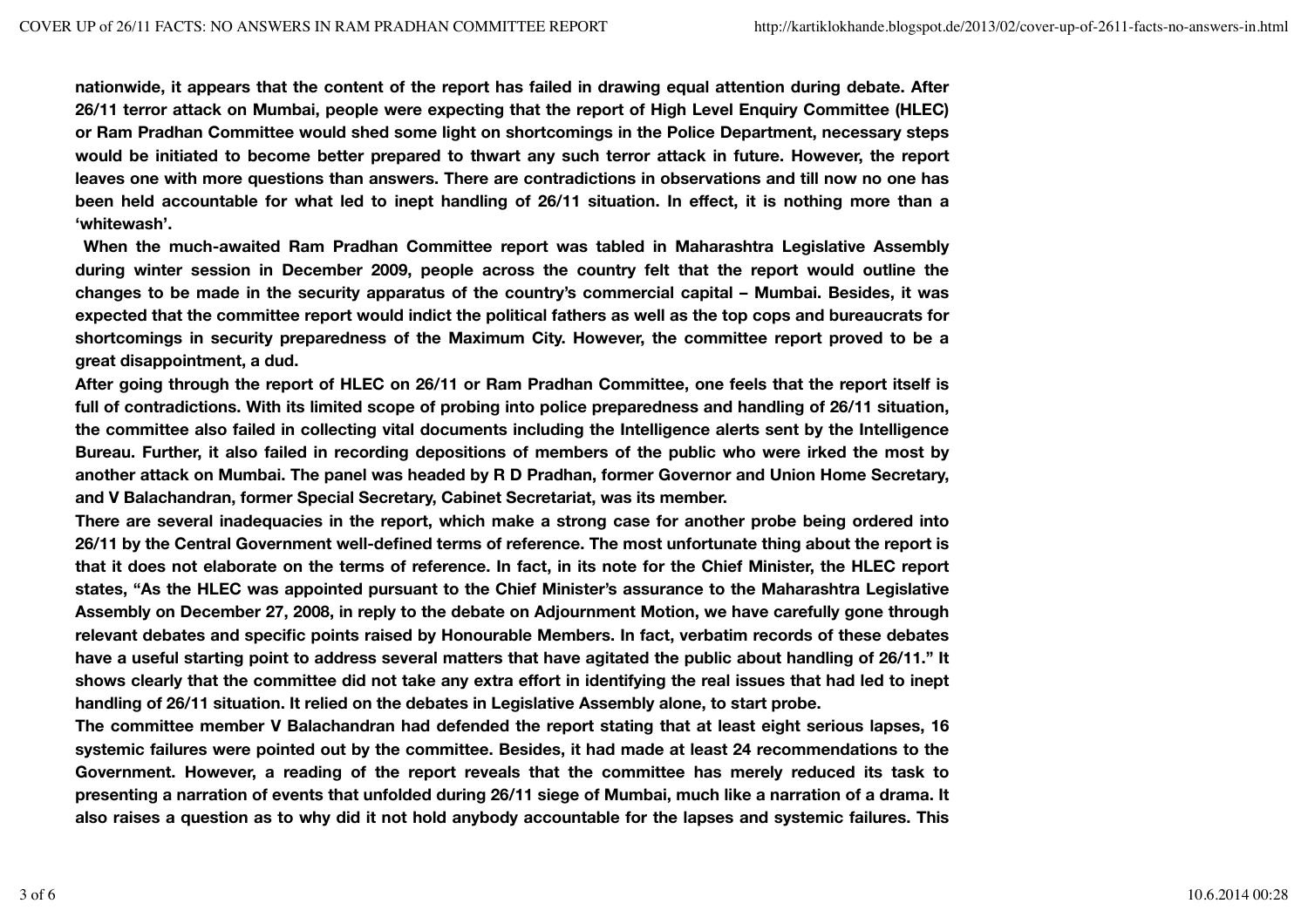**also raises another question as to whether the committee was constituted merely to complete a formality on the Government's part.**

**Apart from fixing accountability of police as well as bureaucratic top brass, leave alone political leadership, the committee has failed miserably in presenting a clear picture also. As a result, the committee report is full of contradictions. Here are a couple of instances:**

**· On page 6, the report states that the committee had not found any serious lapses in the conduct of any individual officer. Whereas, in its covering letter addressed to the Chief Minister and signed by R D Pradhan himself, it is clearly mentioned, "We have found serious lapses on part of the Commissioner of Police, Mumbai, in handling the multi-pronged attack. There was absence of overt leadership on the part of Shri Hasan Gafoor, the CP, and lack of visible Command and Control at the CP's office."**

**· On page 8, the committee report states, "Despite lack of any specific alert from the Central Intelligence Agencies, it would not be correct to conclude that the Mumbai/Maharashtra Police did not take such Intelligence reports, as available, seriously." However, the same report, on page 34-35 mentions, "The DGP sent to the Committee copies of 20 Intelligence inputs received between 1/12/2007 and 13/10/2008 from different agencies vide his letter dated 12/1/2009. On a query from the Committee whether any specific mention of sea-route was mentioned in any of these Intelligence reports, a further list of 5 Intelligence alerts from August 2005 to February 27, 2007 was sent by him on 27/1/2009. The Commissioner of Police sent copies of 26 Intelligence alerts received by him from MHA, IB etc vide his letter 22/2/2009. The Committee analysed all these Intelligence inputs from the characteristics of the attack which took place on 26/11/2008: (a) Sea-borne attack (b) Multiple and simultaneous attacks (c) Commando action as against the usual experience of Mumbai of being attacked only through timed explosive devices (d) Jewish Targets and (e) Leopold which were specific to 26/11/2008."**

**Interestingly, while replying to the committee, the Additional Chief Secretary (Home) and Principal Secretary (Home) stated that they had not received any Intelligence input from Central Agencies. Even the Chief Secretary had stated that no specific Intelligence input was received from Central Intelligence Agencies on 26/11 terrorist attacks. Here, the committee has not only contradicted its earlier observation, but has also overlooked the case for fixing responsibility.**

**Another instance where the committee has failed to hold anybody responsible is on Page 62. Here, the committee observes that the police were taken by surprise when Nariman House was attacked. However, it mentions that three Intelligence alerts were received from IB regarding possibility of Jewish targets being attacked. Though there was no specific mention of Nariman House in the alerts, it is surprising to know from the committee report that DCP SB-II, who is also In-charge of Foreigners' Division, or local police station had no idea that there was a Jewish sect residing in Nariman House. It surely raises question mark over the efficiency**